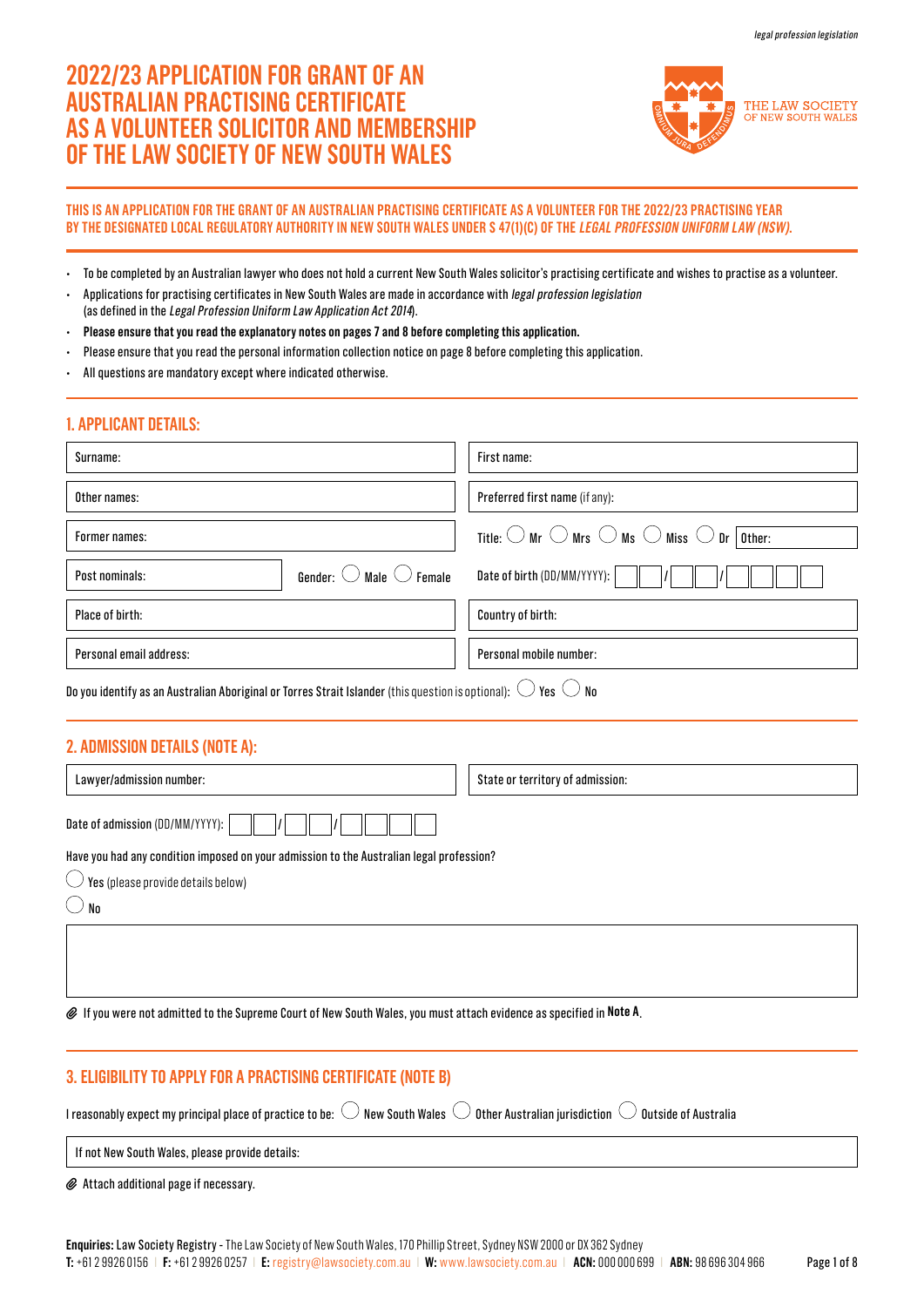# **4. COMMUNITY LEGAL SERVICE DETAILS - WHERE YOU VOLUNTEER (NOTE C)**

| Name of community legal service:          |                  |  |
|-------------------------------------------|------------------|--|
| Street number and name:                   |                  |  |
| Suburb:                                   | State:           |  |
| Country:                                  | DX:<br>Postcode: |  |
| Telephone:                                | Fax:             |  |
| Mobile:                                   | Email address:   |  |
| Publication email address (if different): |                  |  |

# **5. ADDRESS DETAILS (NOTE D)**

### **Residential address:**

| Street number and name: |           |  |
|-------------------------|-----------|--|
| Suburb:                 | State:    |  |
| Country:                | Postcode: |  |

#### **Address for service** (must be a physical address)**:**

#### Do you agree for this 'Address for Service' to display on an online register?

| Yes<br>No                                                                                                         |                              |           |
|-------------------------------------------------------------------------------------------------------------------|------------------------------|-----------|
| Name:                                                                                                             |                              |           |
| Street number and name:                                                                                           |                              |           |
| Suburb:                                                                                                           | State:                       |           |
| Country:                                                                                                          |                              | Postcode: |
| Preferred postal address:                                                                                         |                              |           |
| $\bigcirc$ Principal place of practice $\bigcirc$ Residential address $\bigcirc$ Address for service $\,\bigcirc$ | Other (please specify below) |           |
| Street number and name:                                                                                           |                              |           |
| Suburb:                                                                                                           | State:                       |           |
| Country:                                                                                                          |                              | Postcode: |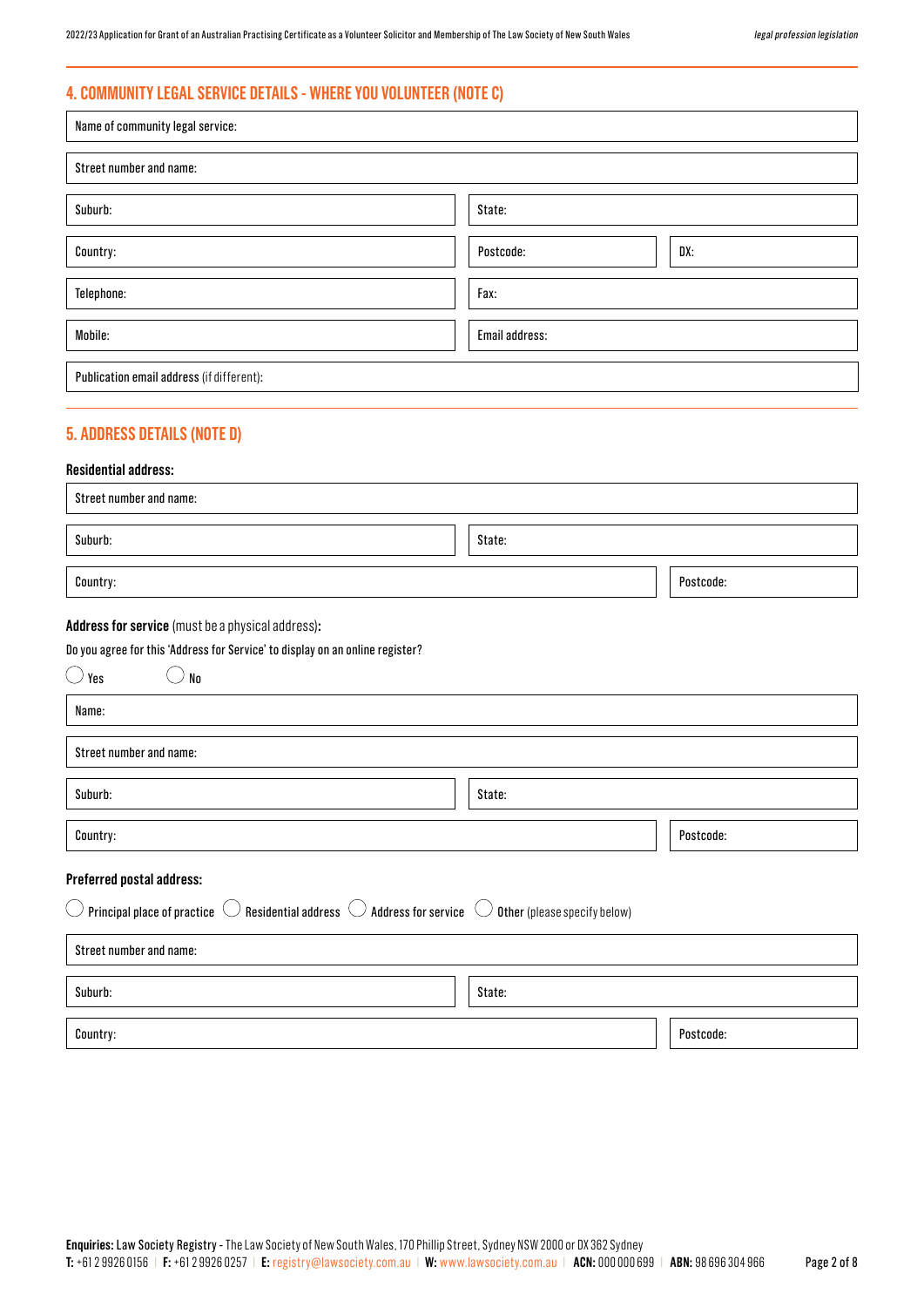# **6. OTHER PLACES OF PRACTICE (NOTE E)**

Do you intend to practise as a volunteer with more than one entity?  $\bigcirc$  Yes (please complete additional practice details below)  $\bigcirc$  No

| Name of other entity:                     |                  |  |
|-------------------------------------------|------------------|--|
| Street number and name:                   |                  |  |
| Suburb:                                   | State:           |  |
| Country:                                  | DX:<br>Postcode: |  |
| Telephone:                                | Fax:             |  |
| Mobile:                                   | Email address:   |  |
| Publication email address (if different): |                  |  |

#### Attach additional page if necessary.

### **7. FOREIGN LANGUAGES (NOTE F)** (this question is optional)

#### Do you speak a foreign language fluently?

 $\bigcirc$  Yes (please specify below)

 $\bigcirc$  No

# **8. PRACTISING CERTIFICATE TYPE (NOTE G)**

I am applying for a practising certificate as a:

Volunteer

### **9. FIT AND PROPER PERSON (NOTE H)**

Is there any matter (including a finding, conduct or event) referred to in rule 13(1) of the Legal Profession Uniform General Rules 2015 (Rules) which is applicable to you and which you have not previously disclosed in writing to the Law Society? (See Note H). You must still disclose such matters even if you have already disclosed them to the Legal Profession Admissions Board (or the equivalent in another jurisdiction) at the time of admission or to a body that issued you with a practising certificate in another jurisdiction.

Yes (Please complete a statement in accordance with rule 12 of the Rules which addresses all of the matters in rule 13 relevant to you that you have not previously disclosed, including why you are a fit and proper person to hold an Australian practising certificate notwithstanding the matter disclosed).

 $()_{\mathsf{Nn}}$ 

### **10. SHOW CAUSE EVENTS (NOTE I)**

Is there any matter referred to in section 87 of the Legal Profession Uniform Law (NSW) which is applicable to you and which you have not previously disclosed in writing to the Law Society? (See Note I)

 $\bigcirc$  Yes (please complete and submit a 'Notice of Show Cause Event' form as indicated in Note I)

 $\bigcirc$  No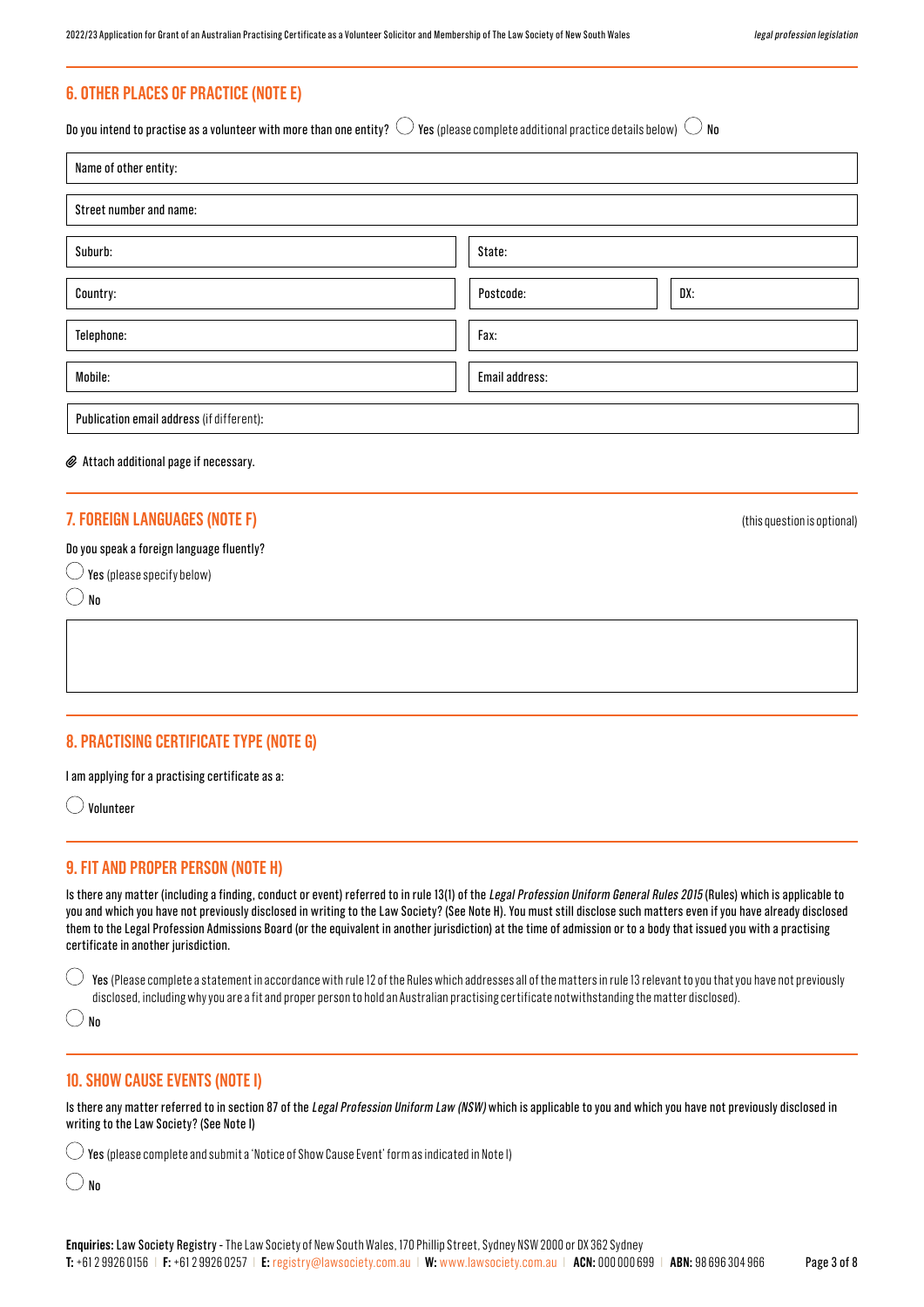# **11. CURRENT OR PREVIOUSLY HELD PRACTISING CERTIFICATE (NOTE J)**

| You must provide an answer to each of the following questions:                                                      |
|---------------------------------------------------------------------------------------------------------------------|
| Have you ever held a solicitor's practising certificate in New South Wales?                                         |
| Yes (please provide details below)                                                                                  |
| No                                                                                                                  |
| Have you ever held a solicitor's practising certificate in an Australian jurisdiction other than New South Wales?   |
| Yes (please provide details below)                                                                                  |
| No                                                                                                                  |
| Do you hold a current practising certificate in another Australian jurisdiction as at the date of this application? |
| Yes (please provide details below)                                                                                  |
| No                                                                                                                  |
| Have you ever held a practising certificate or been registered to practise in a foreign jurisdiction?               |
| Yes (please provide details below)                                                                                  |
| No                                                                                                                  |
|                                                                                                                     |
|                                                                                                                     |
|                                                                                                                     |

#### Attach additional page if necessary.

#### **12. DECLARATION (NOTE K)**

I declare that the contents of this application are true and correct. I wish to apply for an Australian practising certificate as a volunteer and have my name entered in the register of local practising certificates in New South Wales. I declare that I am not aware of any matter (including a finding, conduct or event) referred to in rule 13(1) of the Legal Profession Uniform General Rules 2015 or any Automatic Show Cause event within the meaning of section 87 of the Legal Profession Uniform Law (NSW) which would affect my fitness to hold a practising certificate, other than that which is disclosed above and in respect of which I have provided a statement under rule 12, or which I have previously disclosed. I acknowledge that under a volunteer practising certificate I may only engage in legal practice both as a volunteer at a community legal service and otherwise on a pro bono basis, only, as determined by The Law Society Council. I acknowledge that payment of the Membership Fee indicates that I also wish to become a Solicitor Member of The Law Society of New South Wales for the 2022/23 year.

Signed:

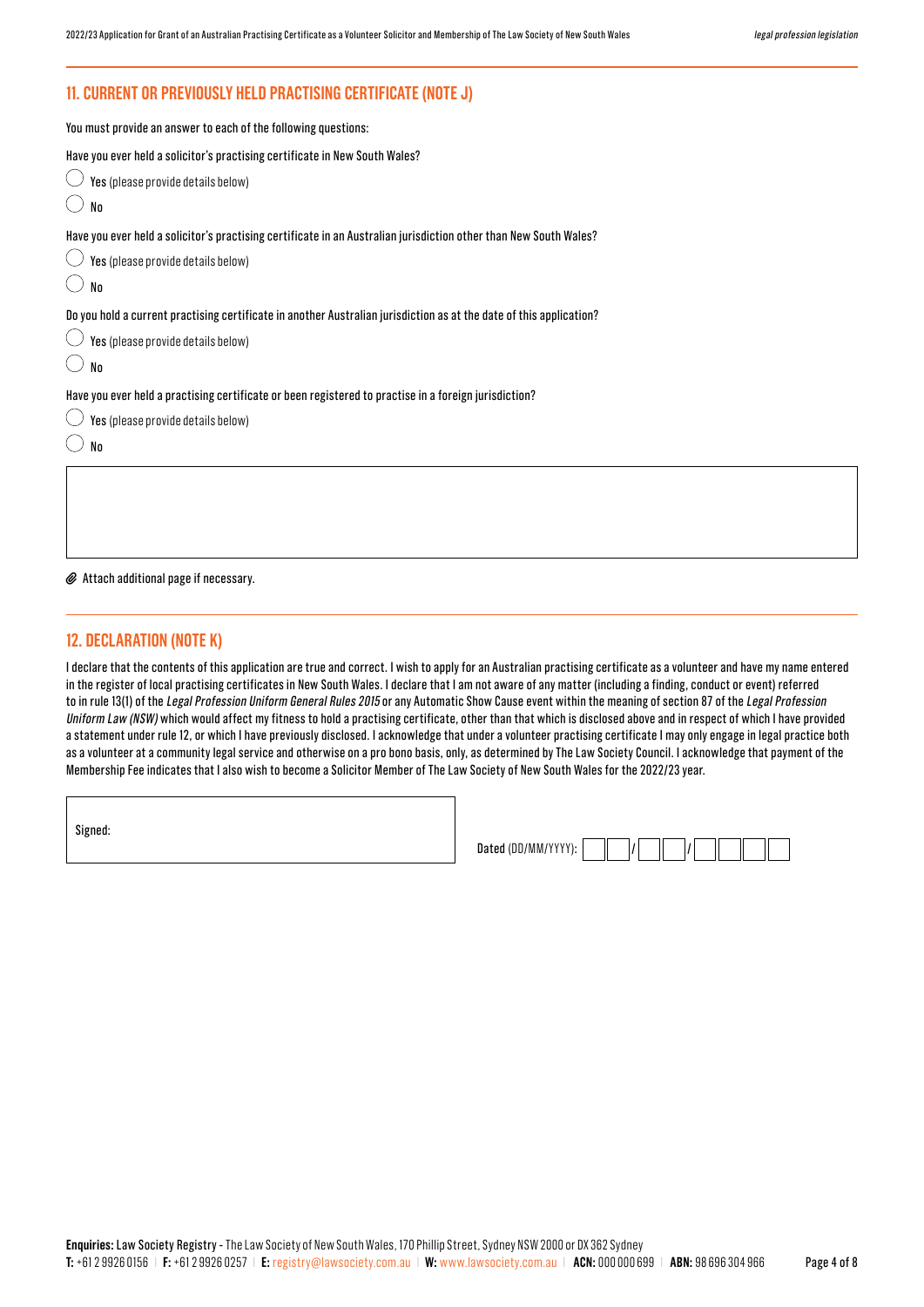# **13. SCHEDULE OF FEES AND PAYMENT**

| <b>Practising Certificate Category</b>                                                                                                         | <b>Practising Certificate Fee</b> | <b>Fidelity Fund Contribution</b>                                | <b>Membership Fee</b> | <b>Total Fee</b> |
|------------------------------------------------------------------------------------------------------------------------------------------------|-----------------------------------|------------------------------------------------------------------|-----------------------|------------------|
| Volunteer                                                                                                                                      | Nil                               | Nil                                                              | \$440                 | \$440            |
| The Membership Fee includes \$40 GST.<br>If you would like to be a member of The Law Society of New South Wales, please provide payment below. |                                   |                                                                  |                       |                  |
| <b>Payment details:</b>                                                                                                                        |                                   |                                                                  |                       |                  |
| Cheque/money order (made payable to The Law Society of New South Wales and attached to application form)                                       |                                   |                                                                  |                       |                  |
| EFTPOS (payment to be made in person at the Law Society)                                                                                       |                                   |                                                                  |                       |                  |
| Credit card:                                                                                                                                   |                                   |                                                                  |                       |                  |
| Amount to be charged: \$                                                                                                                       |                                   | Card type: $\bigcirc$ Amex $\bigcirc$ Mastercard $\bigcirc$ Visa |                       |                  |
| Card number:                                                                                                                                   |                                   |                                                                  | Expiry date:          |                  |
| Cardholder's name:                                                                                                                             |                                   |                                                                  |                       |                  |
| Cardholder's signature:                                                                                                                        |                                   |                                                                  |                       |                  |

# **14. LODGEMENT OF APPLICATION FORM**

#### **Please return completed form by:**

Email: registry@lawsociety.com.au Please note, we do not require you to send a hard copy by post.

#### **Please direct any queries to the Registry on:**

| Email:     | registry@lawsociety.com.au |
|------------|----------------------------|
| Telephone: | +61 2 9926 0156            |
| Fax:       | +61 2 9926 0257            |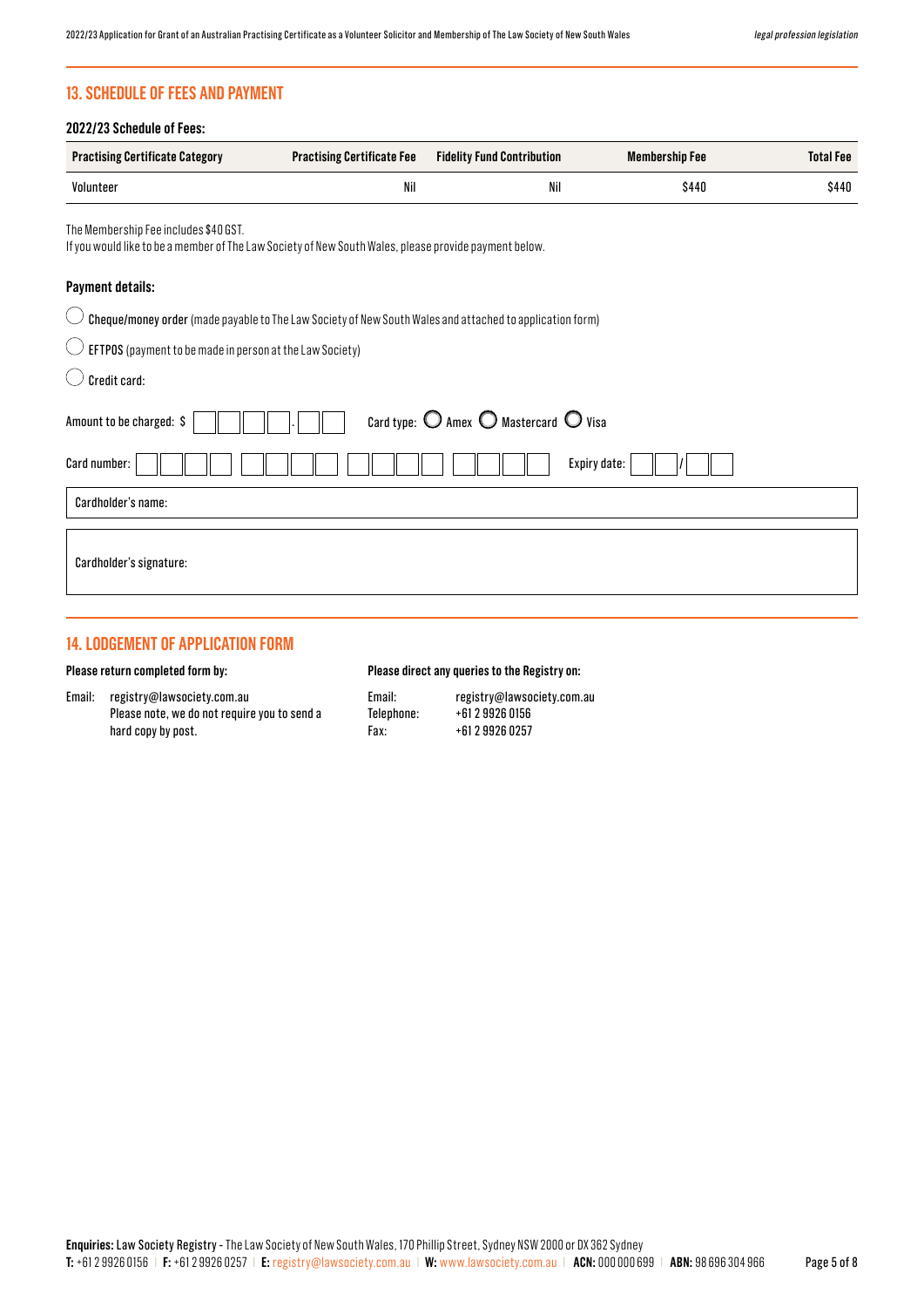# **SOLICITOR MEMBERSHIP BENEFITS OF THE LAW SOCIETY OF NEW SOUTH WALES**

#### **Solicitor member benefits of The Law Society of New South Wales**

As Australia's largest and most influential association for solicitors, we are committed to providing strong leadership and effective representation for the legal profession. As a member, you will benefit from a rich pool of services designed to empower and support you in your practice including:

#### **Supporting your career and wellbeing**

- Access to our LawInform portal which hosts one of the largest CPD programs in Australia with face-to-face, online, and on-demand courses. You can track your CPD progress and receive up to 30 per cent off selected courses.
- Get the latest information on how innovation is changing the profession via a number of Future of Law and Innovation in the Profession (FLIP) initiatives held throughout the year.
- The opportunity to join one of our mentoring programs as either a mentor or mentee.
- Access to NSW Young Lawyers committees and resources.
- Access to a range of wellbeing related services, including our complimentary Staying Well in the Law webcasts and online resources as well as the Solicitor Outreach Service (SOS) (available to NSW solicitors).

#### **Strengthening your practice**

- Connect your practice to members of the public in need of legal advice through our solicitor referral service.
- Access to a range of committee resources and events in specific areas of practice.
- Utilise our CBD spaces, including a well-equipped training room, multiple function rooms, visiting solicitor rooms, purpose-designed mediation and arbitration facilities.
- Online and in-person access to the Law Society library and research services.
- Access a range of precedents and forms developed by leading practitioners.
- Member-only access to the Law Society of New South Wales Professional Standards Scheme, which allows members in private practice to limit their occupational liability.
- Become recognised as an expert in your area of practice with member-only opportunities to apply for the Specialist Accreditation program.
- Access to exclusive discounts and upgrades on business and lifestyle products and services from more than 25 organisations through our Member Benefits Program.

#### **Serving your profession**

- Complimentary help with ethical and legal matters through our confidential advice lines.
- Meet your peers and the profession's leading minds with more than 100 events each year, covering everything from thought leadership forums to gala dinners, expert panels, conferences, fundraisers and more.
- Annual subscription to the award-winning LSJ magazine, online version, plus access to the digital archive of every issue published since 1963.
- Regular email updates on legal current affairs, legislative changes, upcoming training and events and exclusive member services via Monday Briefs and segment-specific e-Newsletters.
- Access a range of useful resources at discounted prices, including legal documents, books, leaflets, handbooks and merchandise via our online shop.

#### **Safeguarding your community**

- Become an advocate for the profession and make a direct impact on law reform and policy development by serving on one of 18 expert policy and practice committees.
- Our Pro Bono Scheme connects firms willing to provide pro bono assistance to disadvantaged members of the community in need of legal services.
- Give back to the legal community by adding your expertise to one of our volunteer mock law or mentoring programs.

For a comprehensive guide to what membership of the Law Society can provide, including partner-specific terms and conditions, visit: lawsociety.com.au/membership. Information correct as at March 2022.

# **GENERAL NOTES**

#### **Application and practice notes**

- An application that fails to provide mandatory information (including payment), or provides incomplete or misleading information, will be treated as an incomplete application.
- An incomplete application will be treated as 'not received' for the purposes of the legal profession legislation, and will be returned to the applicant. It will then be up to the applicant to decide whether or not to proceed with the application.
- If the applicant wishes to proceed, the applicant will need to resubmit their application by completing the missing/incomplete information in their original application and redeclaring the same application. Until the requisite information is provided, the Law Society Council will not consider granting a practising certificate.
- If the applicant does not wish to proceed, the applicant may request to withdraw the application and refund the application fees.
- It is at the discretion of the Law Society Council whether to grant a practising certificate. Mere lodgement of an application form with the relevant fees does not entitle the applicant to commence practice.
- A practising certificate will not be granted unless professional indemnity insurance requirements are met. A law practice must have professional indemnity insurance cover before commencing to engage in legal practice. This insurance must be maintained at all times while engaged in legal practice.
- A practising certificate will be granted with the supervised legal practice condition unless the condition is inapplicable to the practitioner or an application for the removal of the condition has been granted.

#### **Membership of the Law Society**

- Membership of the Law Society is optional. You will still need to pay the Practising Certificate Fee and Fidelity Fund Contribution (where applicable) in order to be granted a practising certificate.
- Payment of the Membership Fee will be regarded by the Law Society as an application to be a Solicitor Member of the Law Society. Your membership will be administered in accordance with The Constitution of the Law Society. Please note that information you have previously provided to the Law Society will be utilised to effect and administer your membership of the Law Society.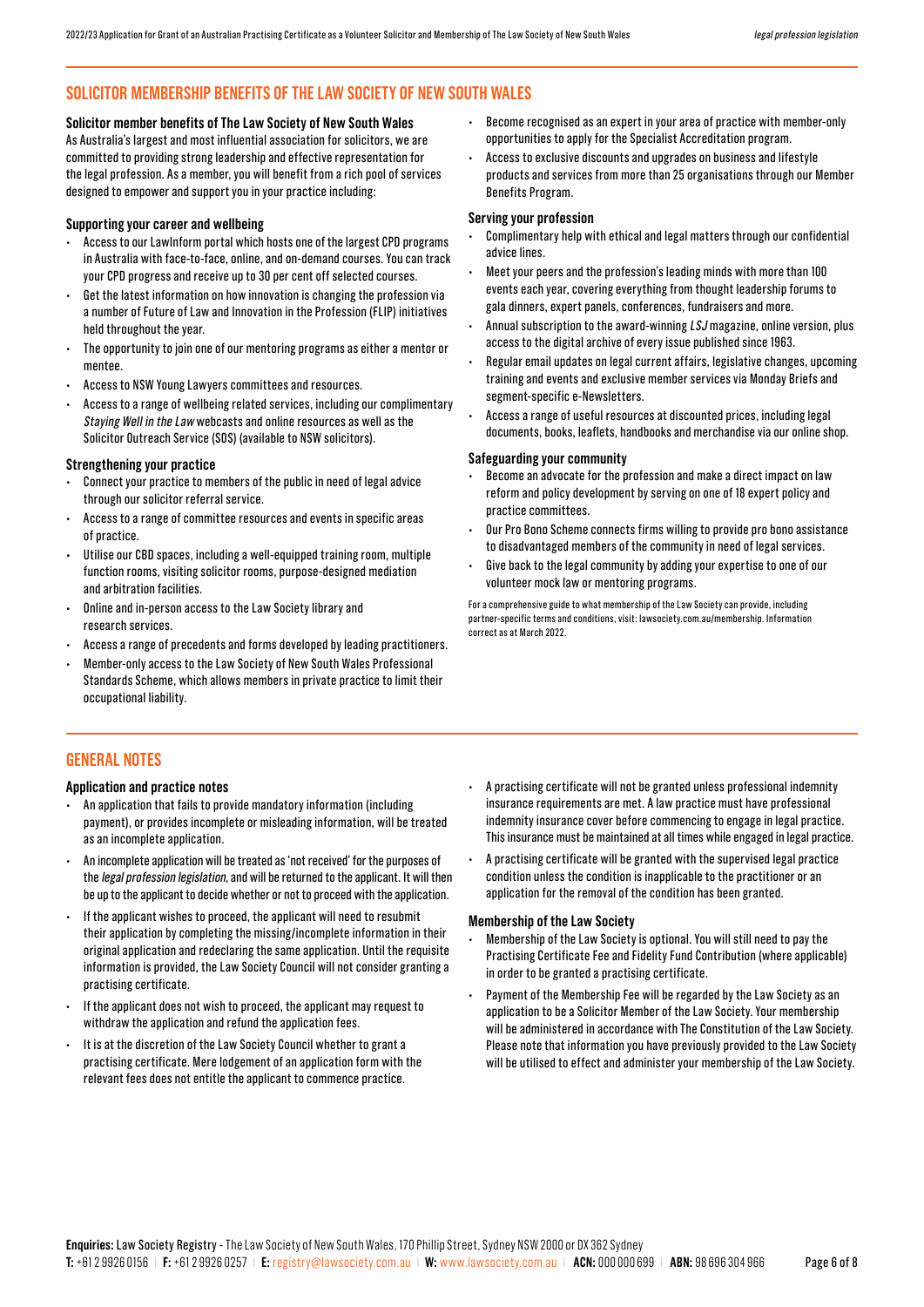# **EXPLANATORY NOTES**

#### **Note A: Admission details**

If you have been admitted or registered to practise in a jurisdiction other than New South Wales, you must provide evidence of your admission and suitability in each of these jurisdictions as follows:

- If you have been admitted in an Australian jurisdiction other than New South Wales but did not hold a practising certificate in that jurisdiction, you must provide a certified copy of your interstate admission certificate.
- If you have been admitted in an Australian jurisdiction other than New South Wales and held a practising certificate in that jurisdiction, you must provide a current Certificate of Fitness and Good Standing from the appropriate regulatory authority. A Certificate of Fitness and Good Standing is only current for 28 days from the date of issue and must be current on the intended commencement date of your practising certificate.
- If you have not been admitted in another Australian jurisdiction other than New South Wales but have held a practising certificate in another Australian jurisdiction, you must provide a current Certificate of Fitness and Good Standing from the appropriate regulatory authority. A Certificate of Fitness and Good Standing is only current for 28 days from the date of issue and must be current on the intended commencement date of your practising certificate.
- If you have also been admitted and registered to practise in a foreign jurisdiction, you must provide a current Certificate of Fitness and Good Standing from the appropriate regulatory authority where this is possible. A Certificate of Fitness and Good Standing is only current for 28 days from the date of issue and must be current on the intended commencement date of your practising certificate.

#### **Note B: Eligibility to apply for a practising certificate**

Rule 12(1) of the Legal Profession Uniform General Rules 2015 provides that an application for an Australian practising certificate must state the participating jurisdiction that the applicant reasonably intends will be the applicant's principal place of legal practice in Australia.

#### **Principal place of practice**

Section 44(4) of the Legal Profession Uniform Law (NSW) provides that an application cannot be made in this jurisdiction unless the applicant reasonably intends that this jurisdiction will be his or her principal place of practice during the currency of the certificate applied for.

#### **Note C: Practice details**

For the purposes of reporting you will be assigned to your principal place of practice on the Law Society records.

In order to be granted a volunteer practising certificate it is necessary to provide details of the community legal services at which you will be volunteering as engaging in legal practice as a volunteer is only possible when covered by the professional indemnity insurance cover held by the community legal service.

#### **Change in practice details**

Clause 61 of the Legal Profession Uniform Law Application Regulation 2015 requires a local legal practitioner to notify the Law Society of any changes to particulars relating to the practitioner within 7 days after the change occurs. If you need to change your details, please notify the Law Society in writing.

#### **Note D: Address details**

Section 442(1)(b) of the Legal Profession Uniform Law (NSW) requires the Law Society's Register to include an address for service for each local legal practitioner. The address for service must be a physical street address.

Section 149(8) of the Legal Profession Uniform Law Application Act 2014 requires the Law Society Council to make the Register publically available for inspection. The address for service will appear on this version of the Register, unless special circumstances warrant it not being publicly available.

Section 149(7) of the Legal Profession Uniform Law Application Act 2014 provides that the Law Society Council may publish information recorded on the Register to members of the public in circumstances it considers appropriate.

#### **Note E: Other places of practice**

Legal practitioners engaging in legal practice as a volunteer with more than one entity are required to complete this question.

#### **Note F: Foreign languages**

This information may appear on the Law Society's website unless you advise that you do not wish for it to be disclosed.

#### **Note G: Practising certificate type**

The practising certificate granted by the Law Society Council will reflect the conditions to which you are subject.

- **• 'Volunteer'** means that the holder is subject to the condition that they are authorised to engage in legal practice both as a volunteer at a community legal service and otherwise on a pro bono basis, only, as determined by the Law Society Council.
- Discretionary conditions imposed by the Law Society Council may prohibit, restrict or regulate the provision of legal services by an Australian legal practitioner at community legal services and otherwise on a pro bono basis, only, including the provision of legal services by a volunteer in respect of any pro bono projects approved by the Law Society Council.
- Details of Community Legal Services in New South Wales are available on the Law Society's website. The Law Society Council has approved a volunteer engaging in pro bono practice under National Pro Bono Projects approved by the Australian Pro Bono Centre.
- Information on other conditions that may apply is available on the Law Society's website.

#### **Note H: Fit and proper person**

Applicants must address each of the matters referred to in rule 13(1) of the Legal Profession Uniform General Rules 2015 in considering whether or not they are a fit and proper person to hold an Australian practising certificate. These Rules are available on the Law Society's website at www.lawsociety.com.au.

#### **Note I: Show cause events**

Section 87 of the Legal Profession Uniform Law (NSW) requires that an applicant must provide to the Law Society Council a statement about any automatic show cause event and explain why, despite the show cause event, the applicant considers himself or herself to be a fit and proper person to hold a practising certificate.

An automatic show cause event is a bankruptcy-related event, a conviction for a serious offence or a tax offence. Please refer to sections 86 and 87, and the definitions in section 6, of the Legal Profession Uniform Law (NSW) to determine if you are required to provide a statement.

Please contact the Professional Standards Department on (02) 9926 0110 for assistance.